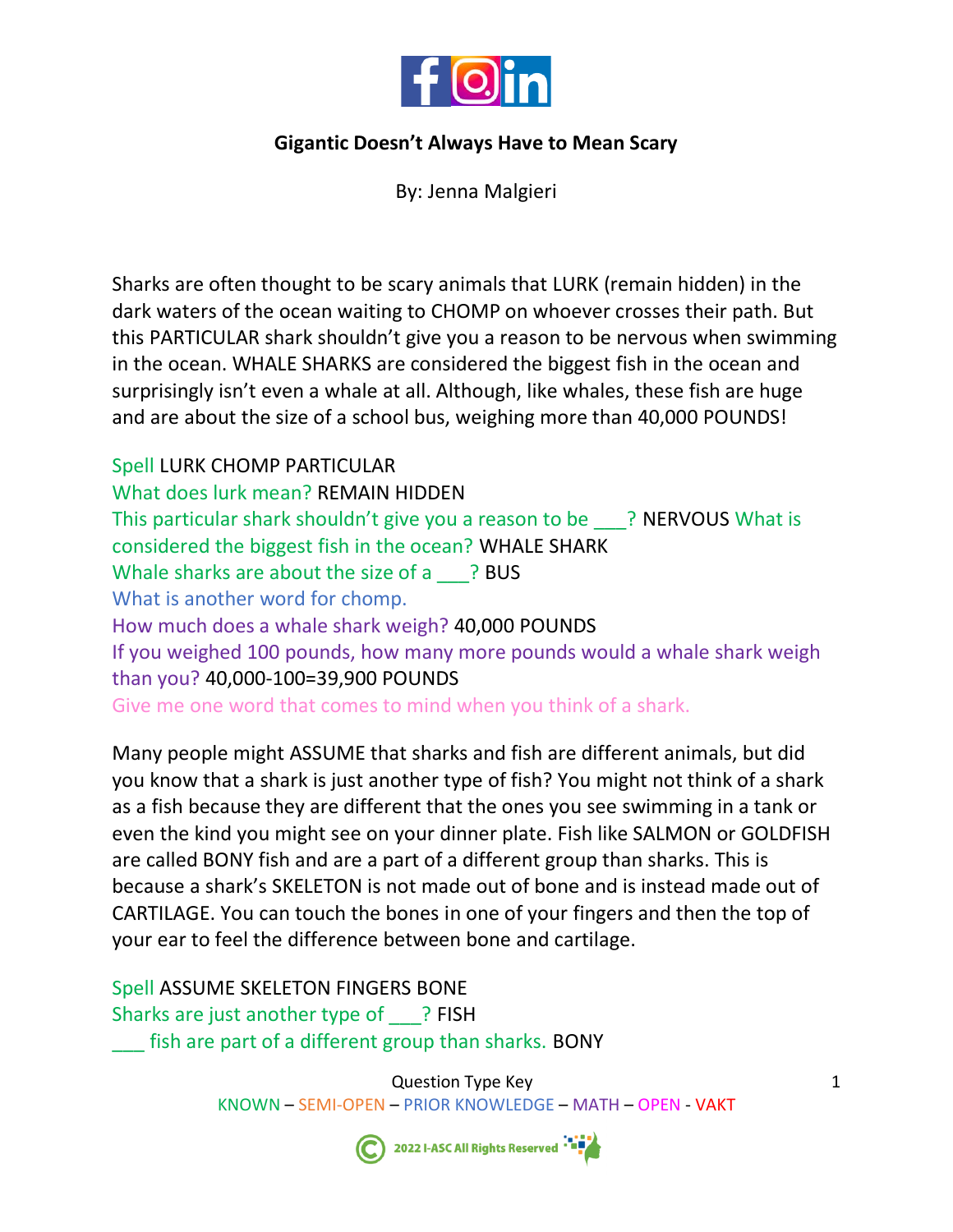

#### What is a shark's skeleton made out of? CARTILAGE

Name a type of bony fish that was mentioned above. SALMON, GOLDFISH Name another type of body part that you would find cartilage? Name a part of your body that is made out of bone.

Like any other fish, sharks are able to BREATHE underwater. This is one of the main reasons why a whale shark is not actually a whale because true whales need to come up to the SURFACE (top) to get air. Whales breathe air through BLOWHOLES in the top of their bodies, where sharks are able to breathe under water through their GILLS. Gills allow fish to breathe by taking oxygen out of the water and PROVIDING them with air to live.

Spell BREATHE GILLS PROVIDING LIVE Sharks are able to breathe under ? WATER Where do whales need to go to get air? THE SURFACE What is the other word for surface that was used above? TOP Where do whales breathe air through? BLOWHOLES Name something that gills do. TAKE OXYGEN OUT OF WATER, PROVIDE AIR TO LIVE Name another animal that has gills.

Would you like to be able to breathe under water?

We have already talked about whale sharks being the size of a school bus but that means that they can be up to 40 feet long. They can be brown, grey or BLUISH in color. Their tails and fins look similar to many other sharks that you see swimming in the ocean. However, its their MARKINGS that make them stand out from other fish swimming in the sea. Whale sharks are covered in HORIZONTAL and VERTICAL lines which make them look like they have a giant CHECKBOARD on them. There are also rows of white spots all over their bodies that makes them look like someone use a white PAINTBRUSH to put little dots in each square. The patterns stop once you get to their bellies which are completely white. The coolest part about a whale sharks markings is that each set is completely different and they can help to tell one whale shark from another.

Spell SIZE SPOTS COOLEST PAINTBRUSH What makes whale sharks stand out from other fish swimming in the sea?



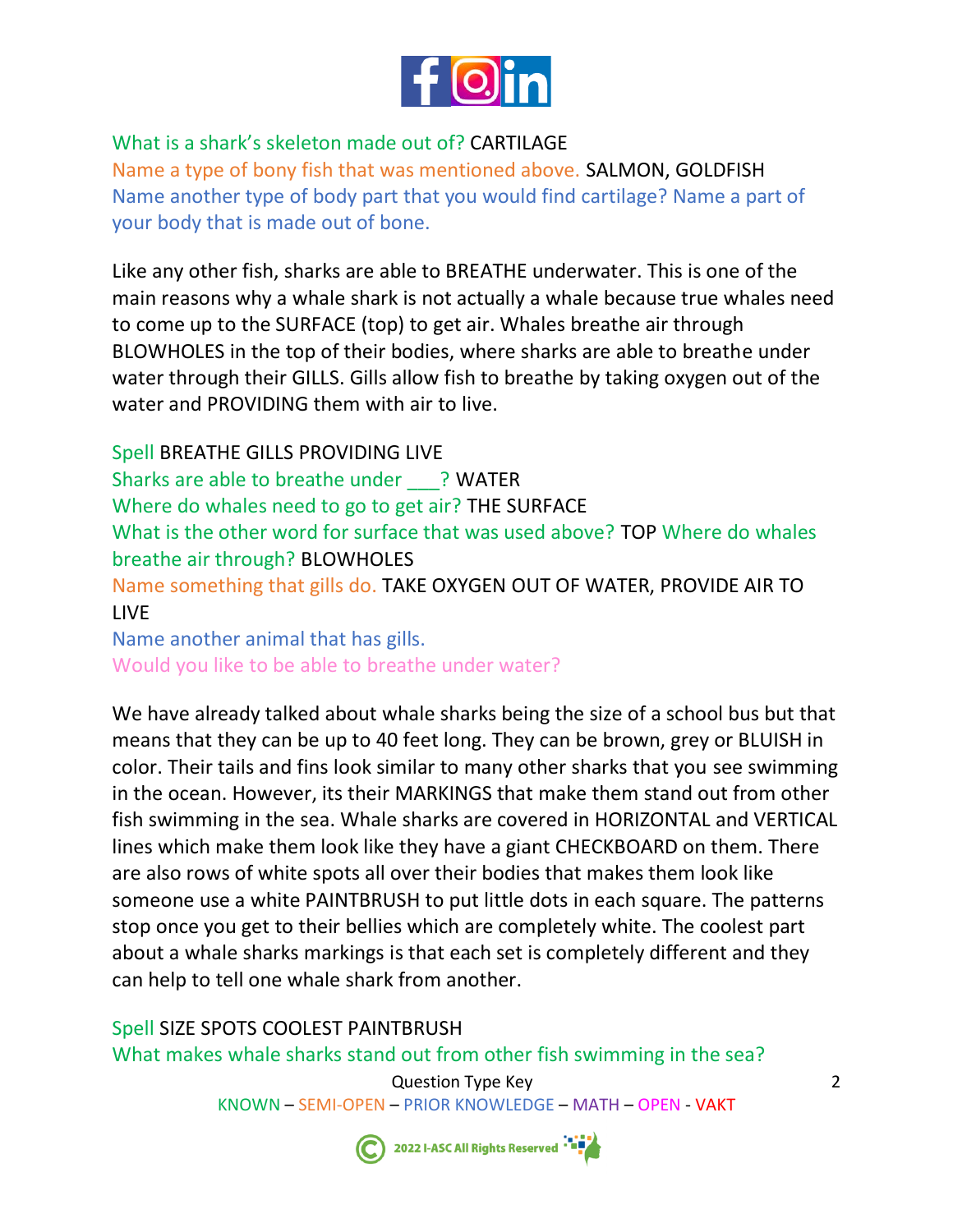

#### MARKINGS

The horizontal and vertical lines on a whale shark make them look like they have a giant on them. CHECKBOARD What color spots do whale sharks have on them? WHITE Name a color that whale sharks can be. BROWN, BLUE, GREY What is one part of a whale shark that is similar to other sharks you see swimming in the ocean? TAILS, FINS What is one type of line that whale sharks are covered in? HORIZONTAL, VERTICAL

What is another game that has horizontal and vertical lines?

How many feet long is a whale shark? 40 FEET Have you ever played checkers? Touch the horizontal lines in the picture of the whale shark below.



While the size of a whale shark might be initially SHOCKING (surprising) if you meet one while swimming in the ocean, you do not need to be afraid that this giant CREATURE might want to make you their next snack. These sharks do not



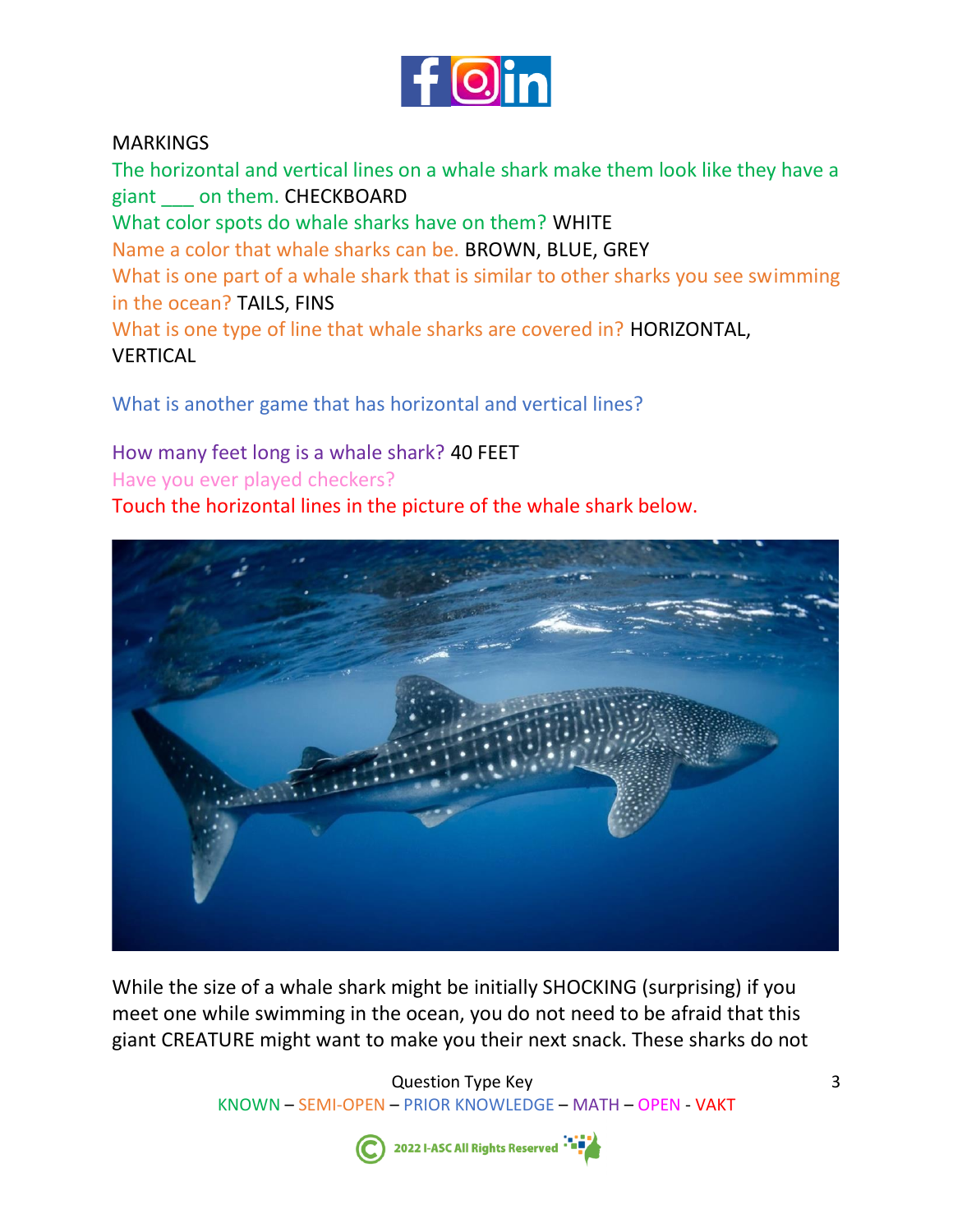

hunt and eat other large ocean animals and instead prefer to eat some of the SMALLEST things found in the ocean. Whale sharks enjoy eating tiny animals and plants know as PLANKTON. They are able to eat them through a process called FILTER feeding. A whale shark will open their huge, flat mouths and take in a GULP of water and plankton and then push the water out of their gills and back into the ocean, keeping their dinner trapped inside for them to swallow.

Spell SHOCKING CREATURE SMALLEST GULP Whale sharks are not looking to make you their next ? SNACK Whale sharks prefer to eat one of the smallest things in the <sup>?</sup> OCEAN What are tiny animals and plants called? PLANKTON What process do whale sharks use to eat plankton? FILTER FEEDING A whale shark's dinner stays trapped inside for them to \_\_\_\_. SWALLOW

Name something that whale sharks don't do to other large ocean animals.

## HUNT, EAT

Name one of the descriptor words used to talk about a whale shark's mouth. HUGE, FLAT

Would you prefer to eat through filter feeding or through standard chewing? Touch the whale sharks, wide, flat mouth below.

Use the following link to watch a short video of a whale shark feeding:

## https://www.youtube.com/watch?v=7mnsB39oplo

Whale sharks enjoy living in the world's tropical and warm seas in places such as CHILE, AUSTRALIA, BRAZIL and JAPAN. They prefer water that is between 68 and 86 DEGREES which might be just a little cooler than your bath or shower at home. They are also known to GATHER in about 12 main feeding LOCATIONS all around the world. This remains puzzling to scientists as traveling the DISTANCE of the ocean is quite a long way to travel to find food. Additionally, these many locations around the world make whale sharks difficult to track.



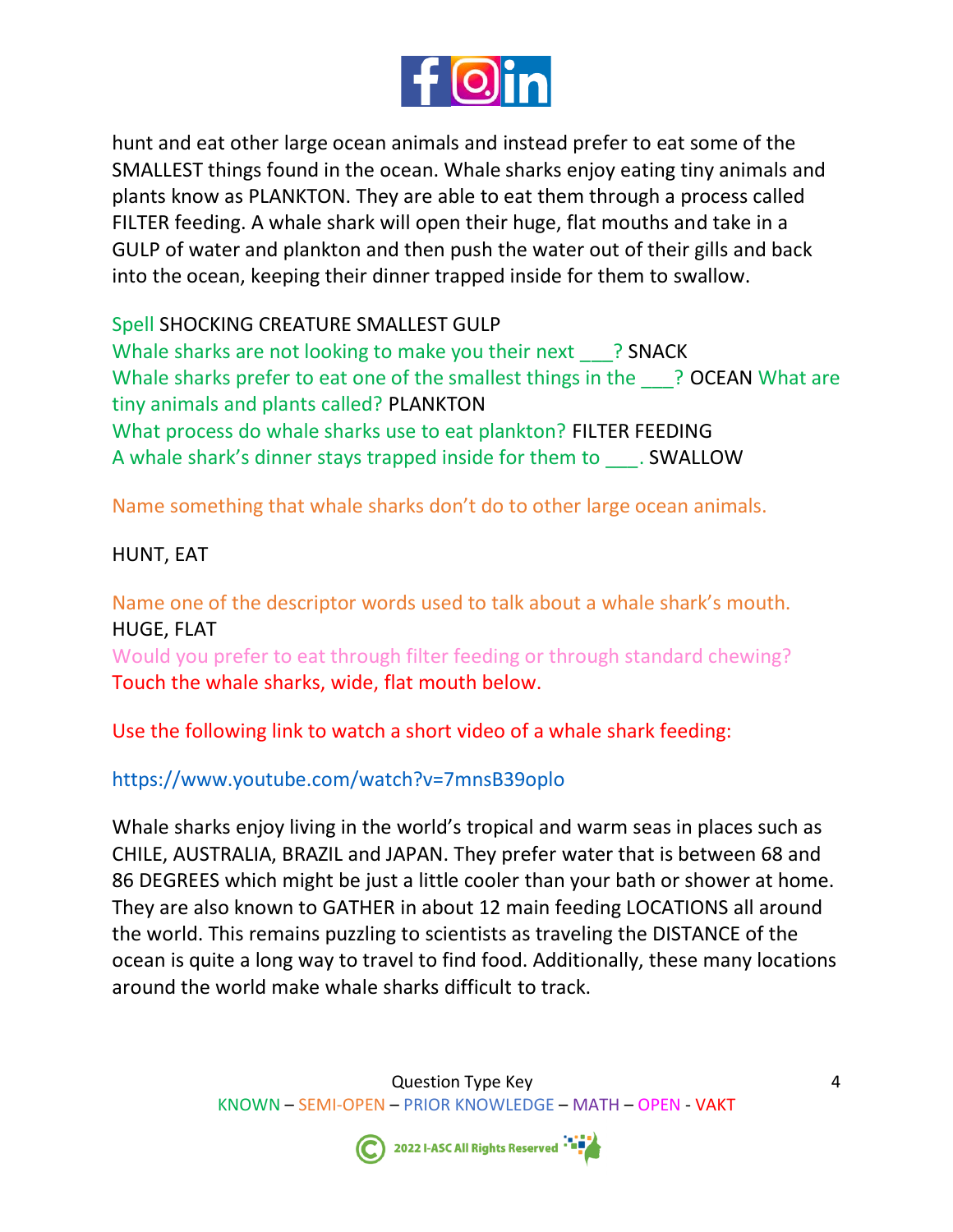

# Spell GATHER LOCATIONS DISTANCE

Whale sharks prefer water that is between 68 and 86 \_\_\_\_. DEGREES Scientists are puzzled about whale sharks feeding locations because the distance of the ocean is a long way to travel to find FOOD

Many feeding locations around the world make whale sharks difficult to  $\blacksquare$ . **TRACK** 

Whale sharks prefer water that might be a little cooler than your bath or at home. SHOWER



Name a place where whale sharks live. CHILE, AUSTRALIA, BRAZIL, JAPAN What is the range of degrees between 68 and 86? 86-68=18 How many feeding locations are whale sharks known to gather in? 12

Some other cool things to know about whale sharks is that they swim very SLOWLY at about 3 miles per hour. They usually travel alone but they have been seen before in SCHOOLS (or groups) of up to 100! You would typically EXPECT to find whale sharks in the deep sea, but they sometimes swim closer to the COAST (land). A baby whale shark is approximately 22 inches long when they're born and a mother has about 16 babies at one time, even though it's a fact that a scientist has never been able to WITNESS (see) the process. Interestingly, from the



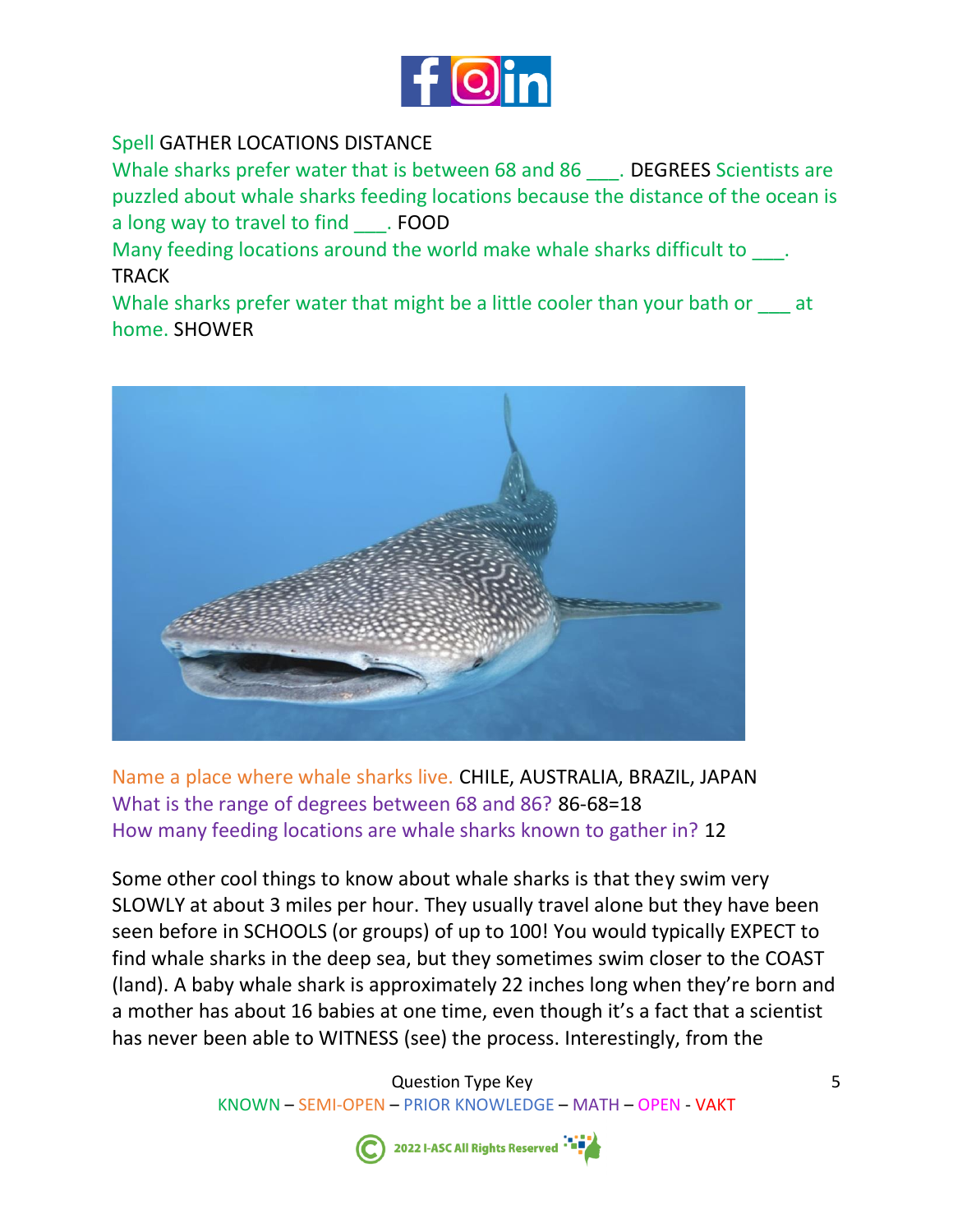

moment they're born, whale sharks are able to take care of THEMSELVES. Also, typical whale sharks live between 60 and 100 years old with some reaching as old as 150. Sadly enough, only 10% of whale sharks make it to ADULTHOOD.

Spell SLOWLY SCHOOLS EXPECT COAST WITNESS What is another name for schools mentioned above? GROUPS A baby whale shark is approximately 22 \_\_\_ long. INCHES A scientist has never been able to see a baby whale shark be \_\_\_\_. BORN What do 10% of whale sharks make it to? ADULTHOOD Where might you find a whale shark swimming? DEEP SEA, CLOSER TO THE COAST What type of diving is the person in the picture above doing? How many miles per hour do whale sharks swim? 3 A whale shark can live up to years old. 150 Touch the diver next to the whale shark in the picture above.



Other things we know about whale sharks is that they are sometimes hunted by other MARINE (water) animals such as blue sharks and ORCAS. They are assumed to be GENTLE and private creatures, however there is not much else that is known about their HABITS or ways of doing things. Scientists still have so much that they want to learn about these GIGANTIC animals. They do know that the species is ENDANGERED which means there is a risk that they might not be on this earth at some point in the future. Other than that, we still have so much more to DISCOVER about a whale shark's travel patterns, whether they live alone or in groups, or even how they communicate with each other.



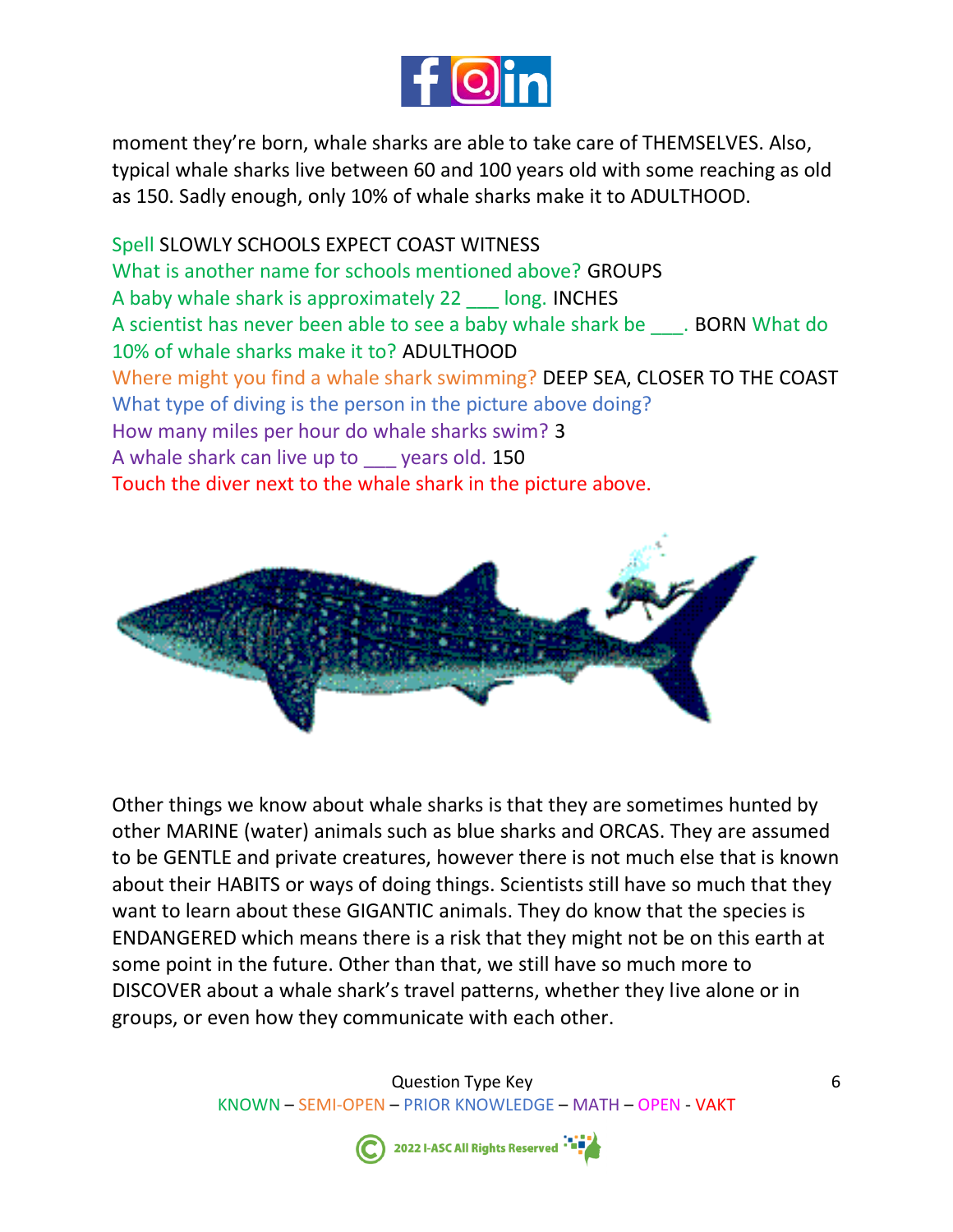

Spell MARINE GENTLE HABITS GIGANTIC DISCOVER What does marine mean? WATER Whale sharks are assumed to be gentle and creatures. PRIVATE means there is a risk that they might not be on this earth at some point in the future. ENDANGERED Name a marine animal that hunts whale sharks. BLUE SHARKS, ORCAS What is something else that we can discover about whale sharks. TRAVEL PATTERNS, WHETHER THEY LIVE ALONE OR IN GROUPS, HOW THEY COMMUNICATE Name another animal that is endangered.

## CREATIVE WRITING:

Whale sharks are endangered because humans are fishing them too often. Write up a statement that might convince others to hunt whale sharks less frequently.

What kinds of things would you do if you were able to breathe underwater? Name at least 2 things you would do and explain why you chose them.

Some animals live alone and others travel in groups. Discuss some of the benefits of living alone and some of the benefits of traveling in groups.



Jenna Malgieri is a PIT living in Sacramento, California and working as a pediatric speech-language pathologist. She loves traveling the world and eating her way through every city she visits. Her fascination and love for animals is often highlighted in the lessons she creates.

#### RESOURCES:

https://study.com/academy/lesson/whale-shark-facts-lesson-for-kids.html https://www.twinkl.com/homework-help/science-homework-help/fish-facts- forkids/whale-shark-facts-for-kids https://kids.britannica.com/kids/article/whaleshark/602319 https://kids.kiddle.co/Whale\_shark